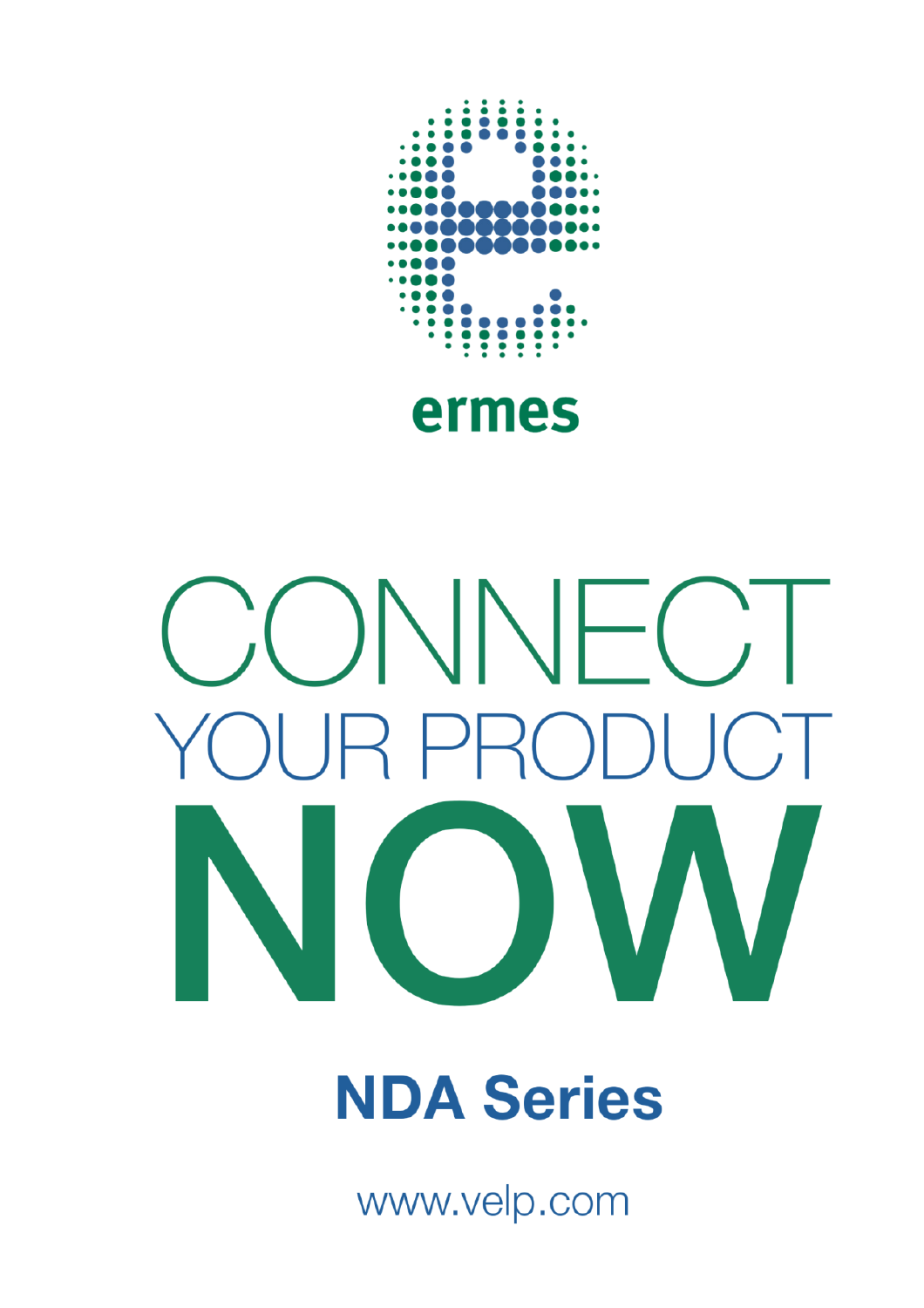### How to Connect to VELP Ermes Platform **NDA Series Dumas Nitrogen Analyzers**

In order to speed up the connection, be sure to get in contact with your IT specialist to get all your laboratory intranet connection details.

#### **Requirements:**

- 1. **Device**: PC, Tablet, Smartphone with your intranet (LAN or Wi-Fi)
- 2. **Browser**: Chrome, Safari, Firefox, Edge, UC browser

#### **FIRST STEP |** ACTIVATE VELP ERMES ACCOUNT

#### **A**

Go to www.velp.com through your internet browser.

#### **B**

In the Smart Lab menu click on "Configure Your VELP Ermes Account". Fill in the form and accept Terms and Conditions.

#### **C**

You will receive an email containing your ID, Password and a link to proceed to VELP Ermes authentication at the email address that you entered during the registration.

#### **D**

At the first login on VELP Ermes platform a new password will be requested: remember to change it!



#### **Elevating laboratories to the cloud**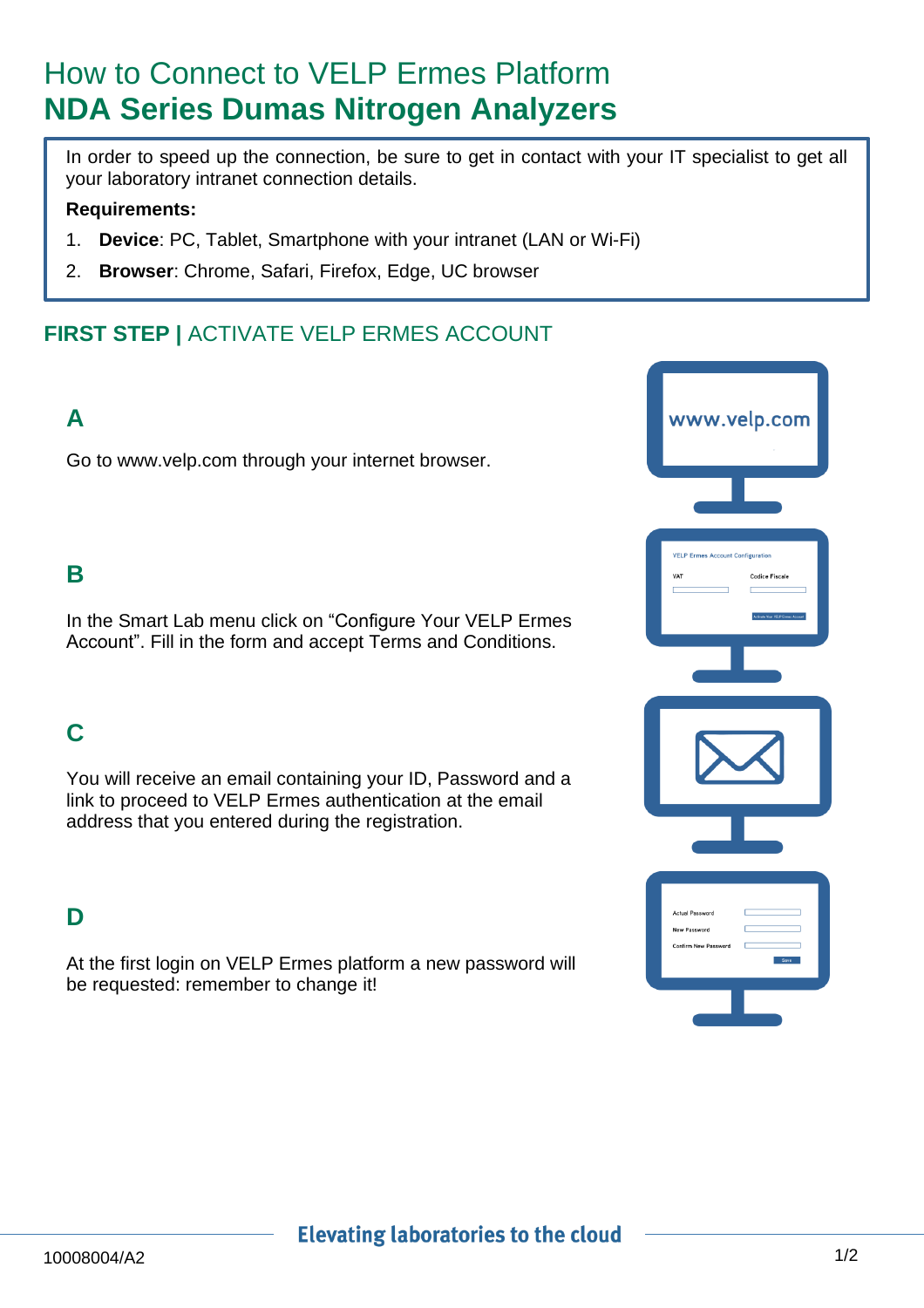

#### **SECOND STEP |** CONNECT YOUR NDA SERIES ANALYZER



Turn on the analyzer and open DUMASoft™ software on your PC



Select Service Menu → Find NDA to connect the analyzer to PC. Then from the same menu select ermes to enable<br>the connection to VELP Ermes connection to VELP Ermes platform.

| Enable DUMASoft™ to<br>transmit on the Ermes Platform |  |
|-------------------------------------------------------|--|
| OK                                                    |  |
|                                                       |  |
|                                                       |  |

Flag the box "Enable DUMASoft™ to transmit on the ERMES platform". Press OK.



Login on VELP Ermes with your ID and Password received by email, and select "Device Registration".



Enter the analyzer serial number, product code (you can find these information on the silver label on the back of it) and purchase date. Press Next.



On DUMASoft™ will appear a pop-up with a One Time Code (OTC) of four digits. Enter this number into VELP Ermes platform, Press Next and wait for connection.



Give a name to your analyzer and enter the address where your instrument is located. Press Next.



Assign your analyzer to a laboratory or create a new one selecting "Laboratory Management".



Now from "Instruments" you can monitor and control your connected analyzer.

#### **Elevating laboratories to the cloud**